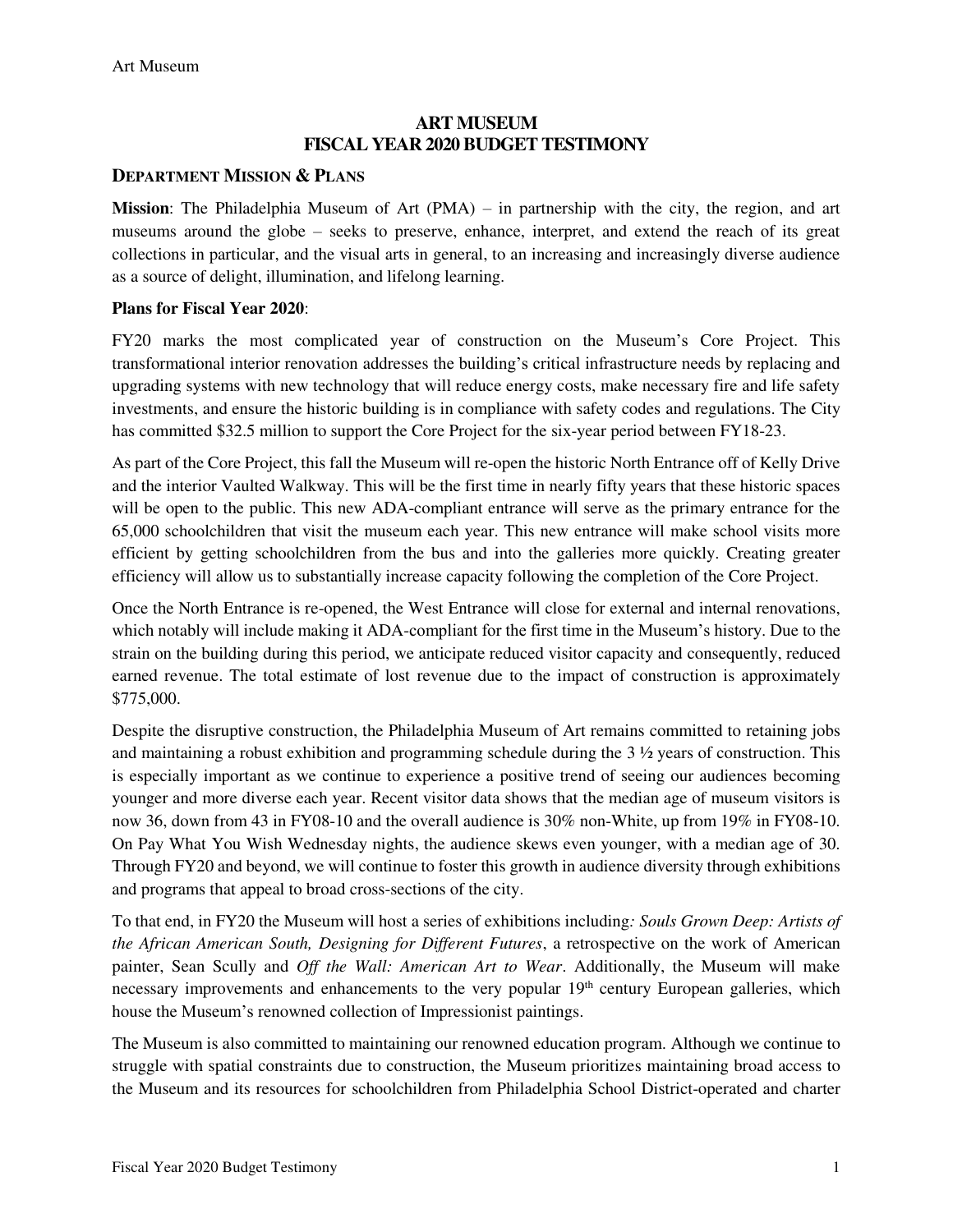schools. In FY20, we anticipate welcoming 23,000 Philadelphia district-operated and charter school students for free, in-school educational programs such as *Art Speaks*, the relatively new *Sherlock* program, and normal school visits.

Out-of-school-time programming continues to be a hallmark of the Museum's education department. The largest of these programs is the Museum's summer family program, Art Splash. This year's Art Splash program will be presented in connection with the exhibition, *Souls Grown Deep: Artists of the African American South.* Art Splash, which will run from July 5 through September 2, 2019, attracts between 39,000-45,000 visitors to the Museum each summer for multigenerational creative play and artmaking activities.

This year's Art Splash will have a renewed emphasis on community and will celebrate art's ability to evoke empathy and convey perspectives other than one's own, while also dealing with the challenging content evoked in the *Souls Grown Deep* exhibition such as slavery, race, and oppression. Our approach will include hosting four community-based artists who will activate the space with their own art, hosting family friendly community conversations about talking to children about social justice and hosting a chef-in-residence who will highlight the creative contributions of Southern Black Americans to American food.

This type of programming is indicative of the Museum's progression in our approach to community building and outreach to new audiences. This progress is exemplified in several programs and initiatives throughout the institution aimed at bringing in and amplifying new and diverse voices and perspectives. Such programs include the Andrew Mellon Foundation's Undergraduate Curatorial Fellowship Program, and the Constance E. Clayton Curatorial Fellowship. Both fellowship programs will mark their second iteration in FY20 and will welcome three new curatorial fellows from diverse backgrounds for two-year, paid opportunities to gain valuable curatorial training and also lend their voices to the Museum's curatorial departments.

While programs such as these have been impactful, we strive to extend our welcome to all, so that our audiences reflect the broad diversity of our city. We have developed a two-year holistic capacity-building project designed to foster greater inclusion diversity, equity and access (IDEA) for people of all racial, ethnic and religious backgrounds, gender identities and sexual orientations, and abilities. We have applied to the Institute for Museum and Library Services, an agency of the federal government, to fund this program and hope to receive a grant in September. If we do not secure the grant, alternative sources of grant funding will be sought. Museum leadership is fully committed to this important work that will assess our institutional strengths and weaknesses, develop an IDEA Vision Statement and Framework and put the Framework into practice.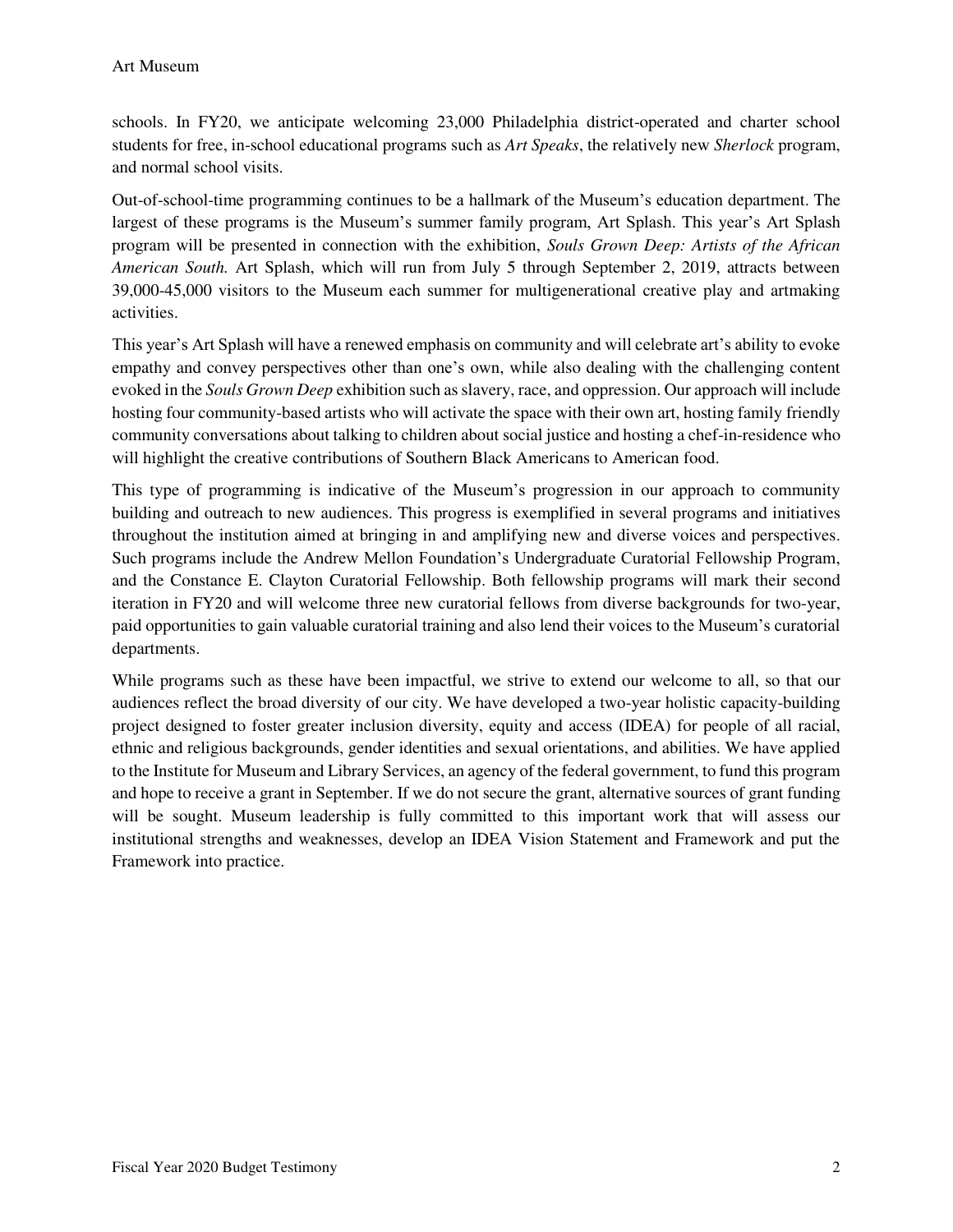# **BUDGET SUMMARY & OTHER BUDGET DRIVERS**

| <b>Staff Demographics Summary (as of November 2018)</b> |           |          |           |           |  |  |  |  |  |  |
|---------------------------------------------------------|-----------|----------|-----------|-----------|--|--|--|--|--|--|
|                                                         | Total     | Minority | White     | Female    |  |  |  |  |  |  |
| Number of Full-Time Staff                               | 395       | 71       | 324       | 263       |  |  |  |  |  |  |
| Number of Exempt Staff                                  | 226       | 32       | 194       | 164       |  |  |  |  |  |  |
| Number of Executive Staff (deputy level)<br>and above)  |           | $\theta$ | 7         | 3         |  |  |  |  |  |  |
| Average Salary, Full-Time Staff                         | \$60,050  | \$50,148 | \$62,268  | \$58,287  |  |  |  |  |  |  |
| Average Salary, Exempt Staff                            | \$75,965  | \$66,285 | \$77,561  | \$72,105  |  |  |  |  |  |  |
| Average Salary, Executive Staff                         | \$338,712 | \$0      | \$338,712 | \$299,948 |  |  |  |  |  |  |
| Median Salary, Full-Time Staff                          | \$50,055  | \$44,008 | \$52,275  | \$50,153  |  |  |  |  |  |  |
| Median Salary, Exempt Staff                             | \$62,655  | \$53,976 | \$66,057  | \$60,052  |  |  |  |  |  |  |
| Median Salary, Executive Staff                          | \$299,013 | \$0      | \$299,013 | \$300,000 |  |  |  |  |  |  |

| <b>Employment Levels (as of November 2018)</b>             |                            |                                              |  |  |  |  |  |  |
|------------------------------------------------------------|----------------------------|----------------------------------------------|--|--|--|--|--|--|
|                                                            | Budgeted in<br><b>FY19</b> | Filled as of<br>the Increment<br>Run (11/18) |  |  |  |  |  |  |
| Number of Full-Time Positions                              | 395                        | 395                                          |  |  |  |  |  |  |
| Number of Part-Time Positions                              | 126                        | 126                                          |  |  |  |  |  |  |
| Number of Exempt Positions                                 | 226                        | 226                                          |  |  |  |  |  |  |
| Number of Executive Positions (deputy)<br>level and above) |                            |                                              |  |  |  |  |  |  |
| Average Salary of All Full-Time Positions                  | \$60,050                   | \$60,050                                     |  |  |  |  |  |  |
| Median Salary of All Full-Time Positions                   | \$50,055                   | \$50,055                                     |  |  |  |  |  |  |

| <b>General Fund Financial Summary by Class</b> |                |                    |                |                    |                |                  |  |  |  |
|------------------------------------------------|----------------|--------------------|----------------|--------------------|----------------|------------------|--|--|--|
|                                                | FY18 Original  | FY18 Actual        | FY19 Original  | FY19 Estimated     | FY20 Proposed  | Difference:      |  |  |  |
|                                                | Appropriations | <b>Obligations</b> | Appropriations | <b>Obligations</b> | Appropriations | <b>FY20-FY19</b> |  |  |  |
| Class 500 - Contributions                      | \$2,550,000    | \$2,550,500        | \$2,550,000    | \$2,550,000        | \$2,550,000    | \$0              |  |  |  |
|                                                | \$2,550,000    | \$2,550,500        | \$2,550,000    | \$2,550,000        | \$2,550,000    | \$0              |  |  |  |

| <b>Contracts Summary (Professional Services only)</b> |             |             |             |             |             |                          |  |  |  |  |
|-------------------------------------------------------|-------------|-------------|-------------|-------------|-------------|--------------------------|--|--|--|--|
|                                                       | <b>FY14</b> | <b>FY15</b> | <b>FY16</b> | <b>FY17</b> | <b>FY18</b> | FY19 YTD                 |  |  |  |  |
| Total amount of contracts                             | \$4,034,148 | \$4,054,936 | \$4,622,283 | \$4,474,210 | \$4,543,000 | (Q1 & Q2)<br>\$2,317,403 |  |  |  |  |
| Total amount to M/W/DSBE                              | \$675.444   | \$686,358   | \$688.728   | \$715.874   | \$709.708   | \$351.961                |  |  |  |  |
| <b>Participation Rate</b>                             | 17%         | 17%         | 15%         | $16\%$      | 16%         | 15%                      |  |  |  |  |

| <b>Total M/W/DSBE Contract Participation Goal (Public Works;</b><br>Services, Supplies & Equipment; and Professional Services combined) |  |  |  |  |  |  |  |  |  |
|-----------------------------------------------------------------------------------------------------------------------------------------|--|--|--|--|--|--|--|--|--|
| <b>FY20</b><br><b>FY19</b><br><b>FY18</b>                                                                                               |  |  |  |  |  |  |  |  |  |
| M/W/DSBE Contract Participation Goal<br>20%<br>20%<br>20%                                                                               |  |  |  |  |  |  |  |  |  |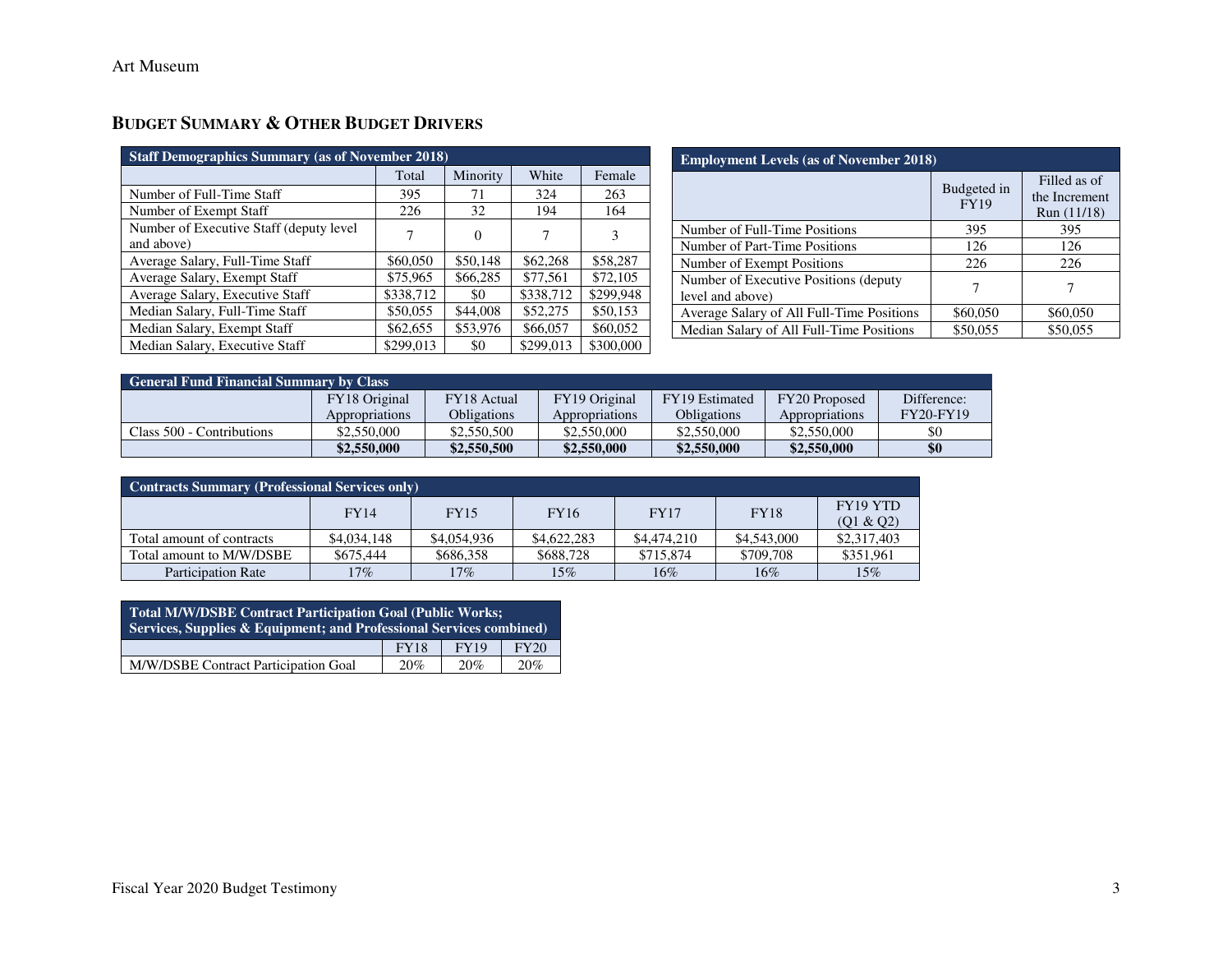### **PROPOSED BUDGET OVERVIEW**

### **Proposed Funding Request**:

The proposed Fiscal Year 2020 General Fund budget totals \$2.55 million, level with FY19.

The proposed budget includes:

• \$2,550,000 in Class 500, level with FY19.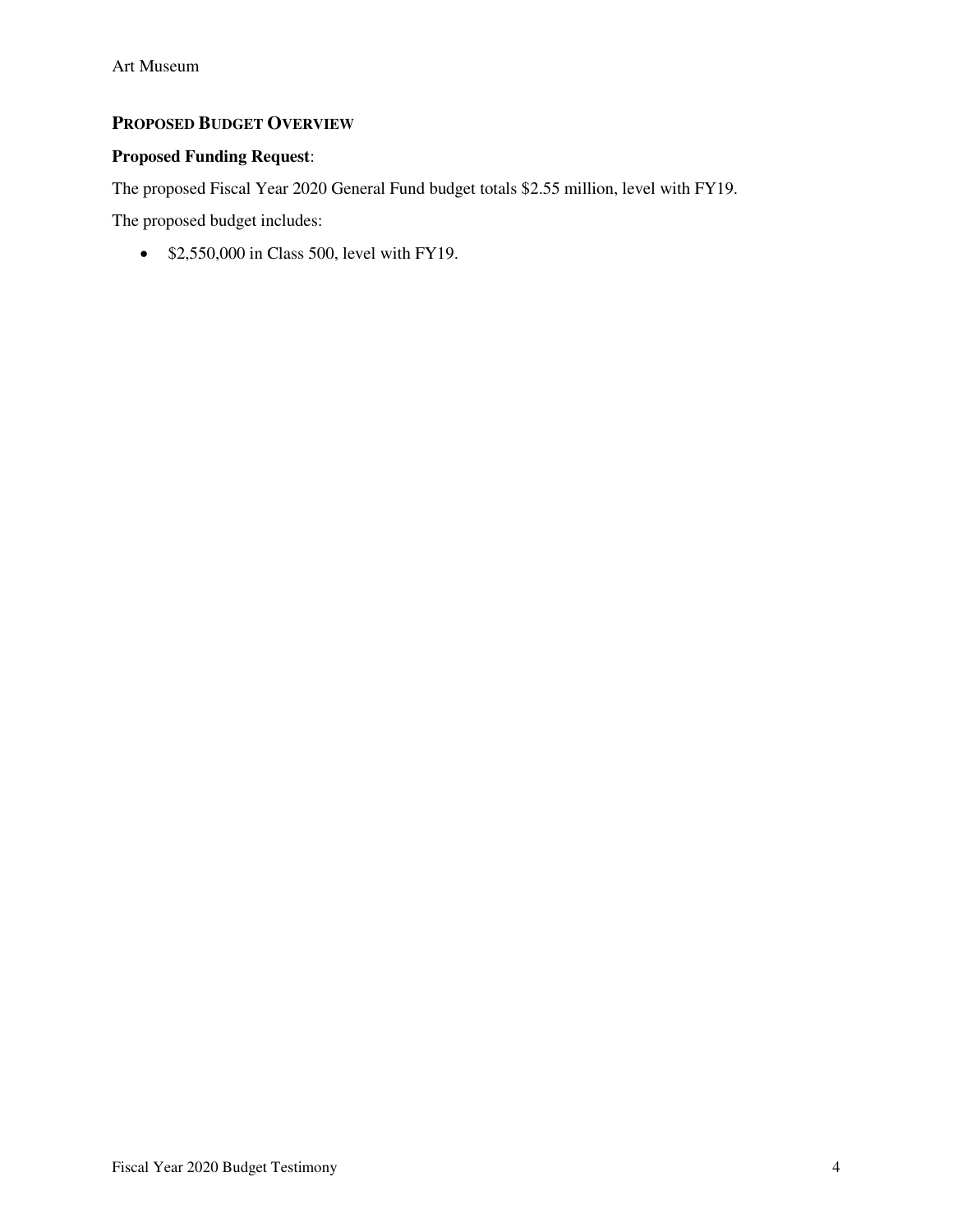# **STAFFING LEVELS**

N/A

### **NEW HIRES**

| New Hires (from 7/1/2018 to 11/25/18) |                                  |  |  |  |  |  |  |
|---------------------------------------|----------------------------------|--|--|--|--|--|--|
|                                       | <b>Total Number of New Hires</b> |  |  |  |  |  |  |
| <b>Black or African American</b>      |                                  |  |  |  |  |  |  |
| Asian                                 |                                  |  |  |  |  |  |  |
| White                                 |                                  |  |  |  |  |  |  |
| Total                                 |                                  |  |  |  |  |  |  |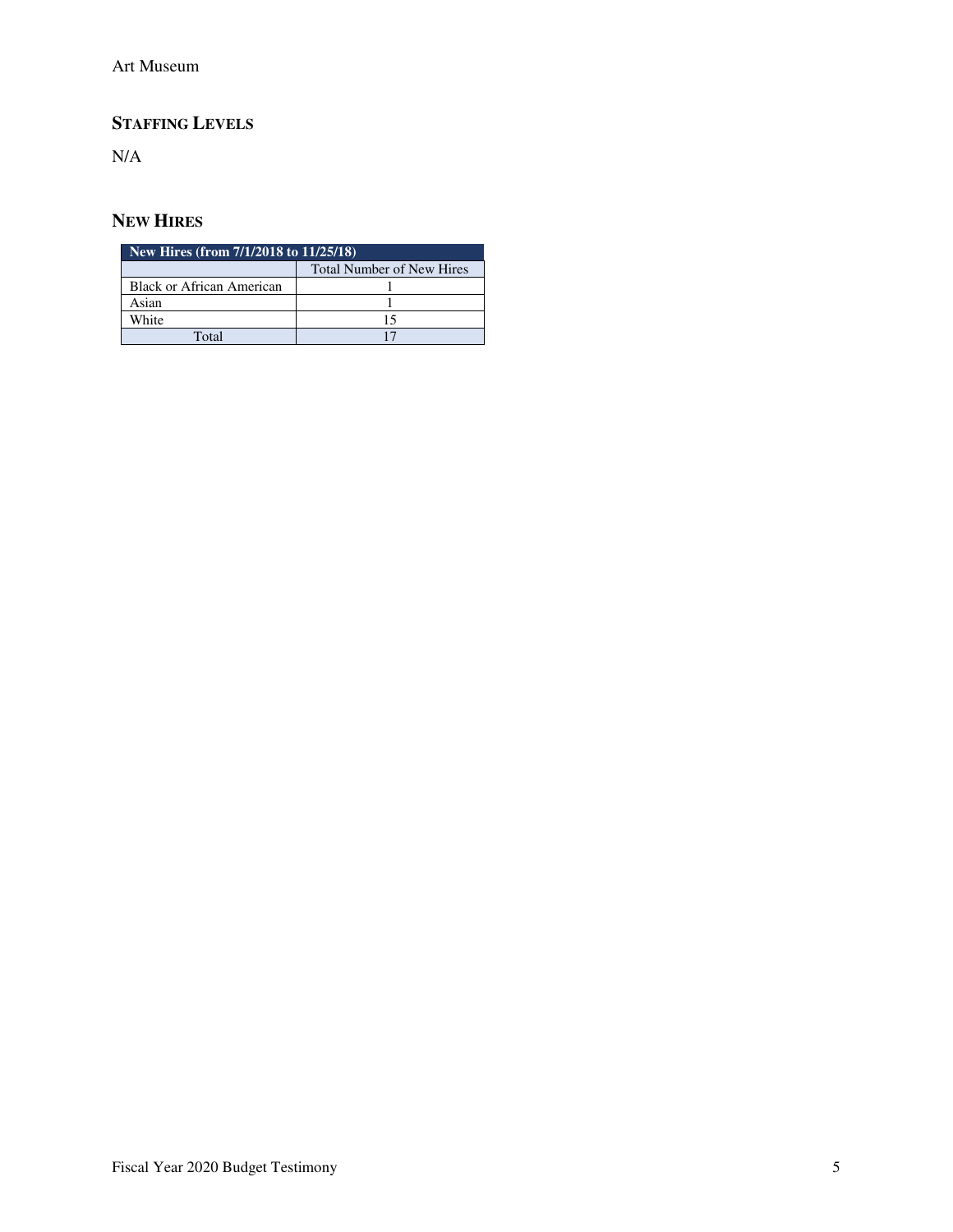## **PERFORMANCE, CHALLENGES, AND INITIATIVES**

| <b>FY20 Strategic Goals</b>                                                                                 |
|-------------------------------------------------------------------------------------------------------------|
| Continue to serve tens of thousands of Philadelphia district and charter schoolchildren while preparing for |
| the completion of the Core Project, despite spatial challenges due to construction.                         |
| Decrease energy usage as a result of the energy efficiency project.                                         |
| Maintain building security, operating and maintenance costs under \$10 per square foot.                     |

| <b>FY20 Performance Measures</b>                                 |             |             |             |        |  |  |  |  |  |  |  |
|------------------------------------------------------------------|-------------|-------------|-------------|--------|--|--|--|--|--|--|--|
|                                                                  | <b>FY18</b> | FY19 YTD    | <b>FY19</b> | FY20   |  |  |  |  |  |  |  |
| Measure                                                          | Actual      | $(Q1 + Q2)$ | Target      | Target |  |  |  |  |  |  |  |
| Number of student visits from Philadelphia District-Operated and | 22,963      | 11.983      | 20,000      | 23,000 |  |  |  |  |  |  |  |
| Charter Schools <sup>1</sup>                                     |             |             |             |        |  |  |  |  |  |  |  |
| Security costs per square foot <sup>2</sup>                      | \$4.78      | N/A         | \$4.73      | \$4.73 |  |  |  |  |  |  |  |
| Maintenance and operating costs per square foot <sup>2</sup>     | \$3.44      | N/A         | \$3.64      | \$3.64 |  |  |  |  |  |  |  |

<sup>1</sup>*Although PMA anticipates lower overall student attendance during the years of construction, PMA has prioritized maintaining broad access of the Museum and its resources to School District of Philadelphia students, as a demonstration of the Museum's strong commitment to and partnership with the School District of Philadelphia and City of Philadelphia.* 

<sup>2</sup> *This is an annual measure, so FY19 data will be available at year-end.*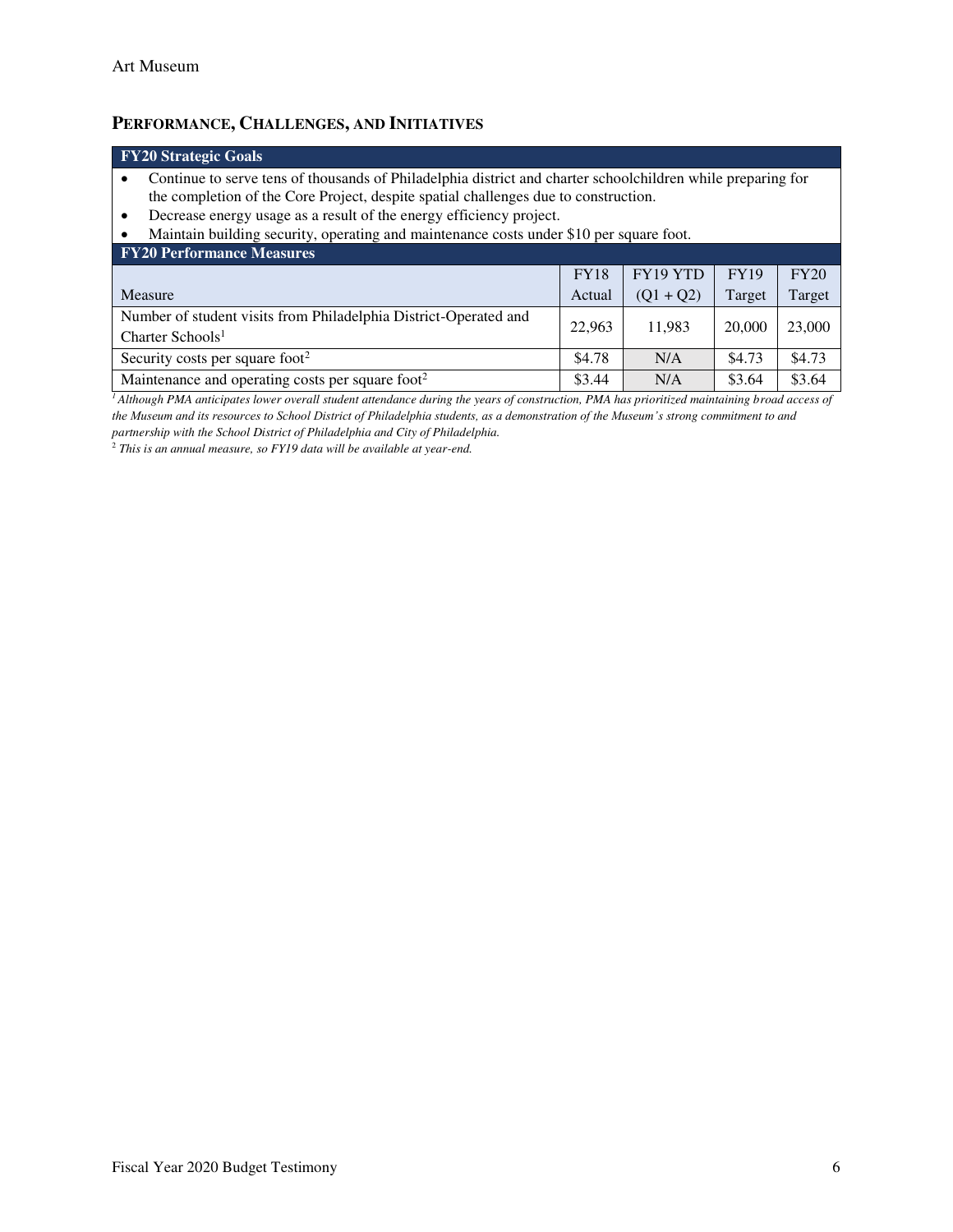### **OTHER BUDGETARY IMPACTS**

#### **Federal and State (Where Applicable)**

In addition to City funding for both operating and capital support, the Museum receives operating support from the Commonwealth of Pennsylvania through the Pennsylvania Council on the Arts (PCA), and the federal government through the National Endowment for the Arts (NEA), the National Endowment for the Humanities (NEH) and the Institute of Library and Museum Services (IMLS).

In FY19, the Museum received \$164,017 in unrestricted operating support from the PCA. Unfortunately, this is a reduction over recent years, which have averaged \$180,000-\$200,000. This represents changes to the distribution of awards, including for example raising the minimum grant from \$2,000 to \$3,000. Additionally, the Museum has received the following grants from federal agencies: \$400,000 from the National Endowment for the Humanities for the reinstallation of early American galleries and a \$500,000 challenge grant for construction of the early American galleries as part of the Core Project.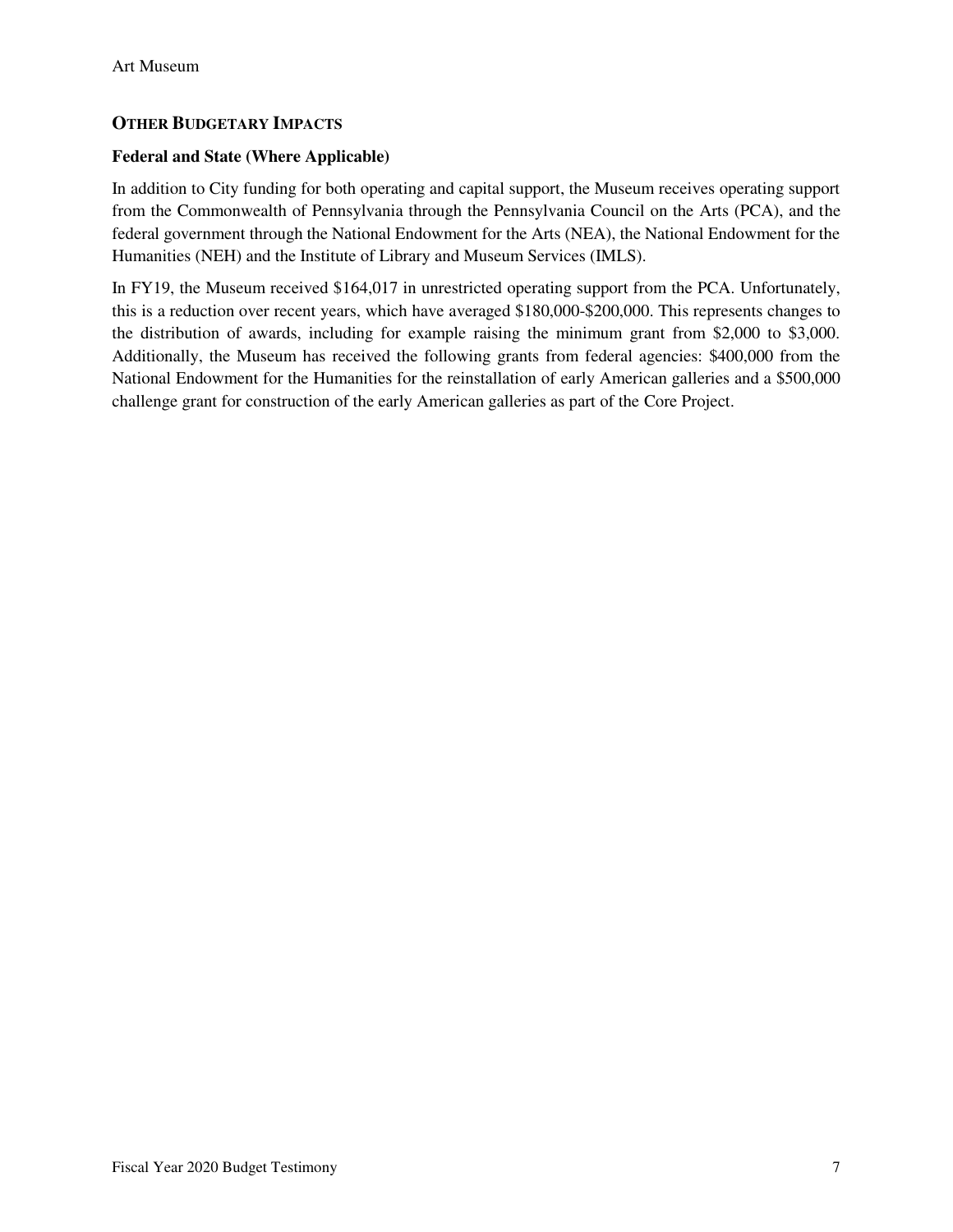## **CONTRACTING EXPERIENCE**

|                                              | M/W/DSBE Participation on Large Professional Services Contracts with For-Profit Vendors |                                 |                             |                           |                                        |                                                 |                                          |                                           |                                                |                                                                                                            |                                                                                |
|----------------------------------------------|-----------------------------------------------------------------------------------------|---------------------------------|-----------------------------|---------------------------|----------------------------------------|-------------------------------------------------|------------------------------------------|-------------------------------------------|------------------------------------------------|------------------------------------------------------------------------------------------------------------|--------------------------------------------------------------------------------|
| Top Largest Contracts over \$34,000 for FY19 |                                                                                         |                                 |                             |                           |                                        |                                                 |                                          |                                           |                                                |                                                                                                            |                                                                                |
| Vendor<br>Name                               | <b>Brief</b><br>Description<br>of Service<br>Provided                                   | Dollar<br>Amount of<br>Contract | <b>RFP</b><br>Issue<br>Date | Contract<br>Start<br>Date | Ranges in RFP                          | $%$ of<br>M/W/DSBE<br>Participation<br>Achieved | \$ Value of<br>M/W/DSBE<br>Participation | Total $%$<br>Participation<br>- All DSBEs | Total \$ Value<br>Participation -<br>All DSBEs | Is This a Local<br>Business?<br>(principal place of<br>business located<br>within City limits)<br>[ves/no] | Does the Vendor<br>Have a Waiver<br>for Living Wage<br>Compliance?<br>[yes/no] |
|                                              |                                                                                         |                                 |                             |                           | MBE: Best and<br>Good Faith<br>Efforts | $16\%$                                          | \$755,647                                |                                           |                                                |                                                                                                            |                                                                                |
| Allied<br>Universal                          | Security of<br>buildings                                                                | \$4,630,054                     | 9/14/2016                   | 5/1/2017                  | WBE: Best and<br>Good Faith<br>Efforts | $0\%$                                           | \$0                                      | 16%                                       | \$755,647                                      | Yes                                                                                                        | N <sub>0</sub>                                                                 |
|                                              |                                                                                         |                                 |                             |                           | DSBE: N/A                              | $0\%$                                           | \$0                                      |                                           |                                                |                                                                                                            |                                                                                |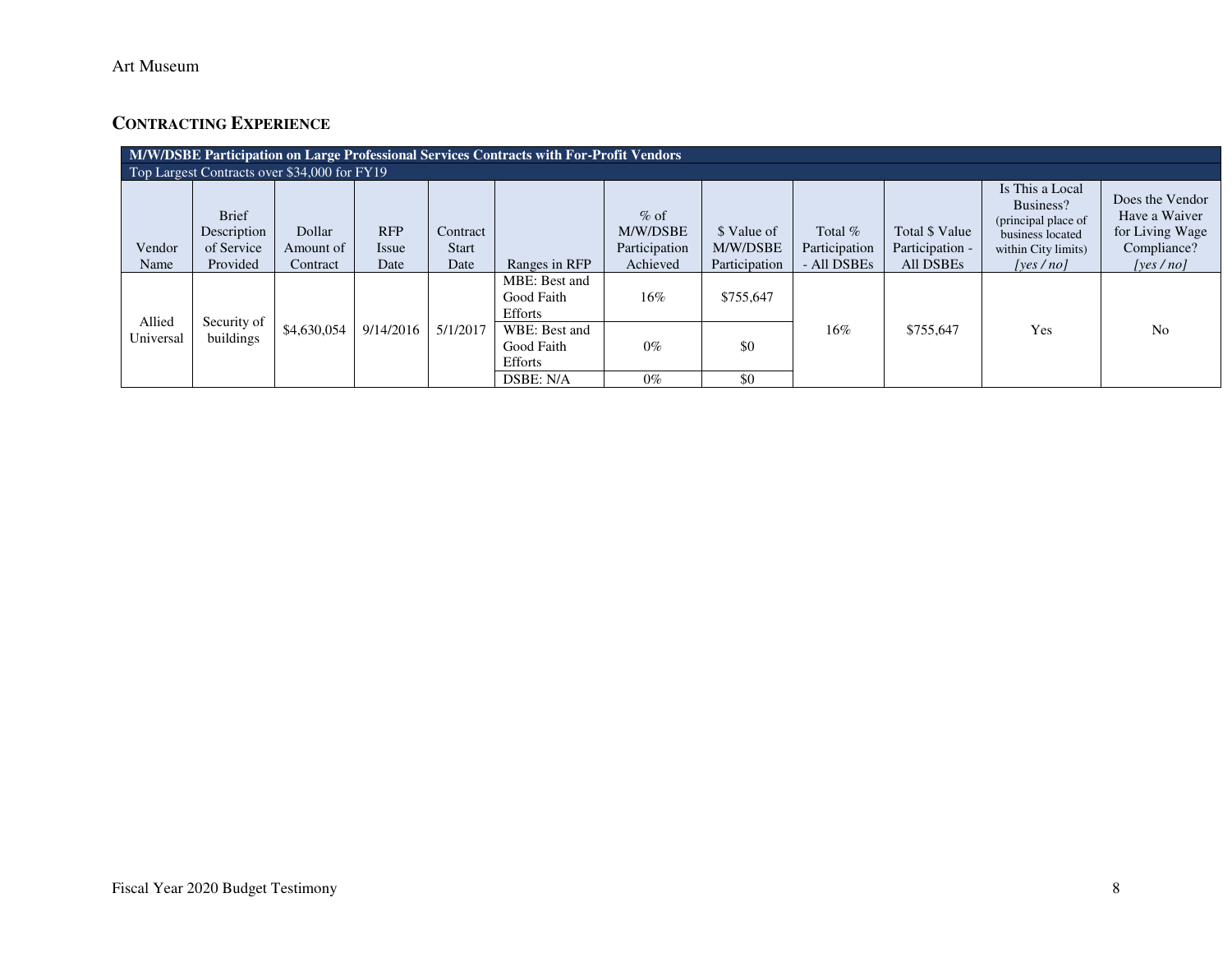# **EMPLOYEE DATA**

| <b>Staff Demographics (as of November 2018)</b> |                              |                  |                      |                        |                  |  |  |  |  |
|-------------------------------------------------|------------------------------|------------------|----------------------|------------------------|------------------|--|--|--|--|
|                                                 | Full-Time Staff <sup>1</sup> |                  |                      | <b>Executive Staff</b> |                  |  |  |  |  |
|                                                 | Male                         | Female           |                      | Male                   | Female           |  |  |  |  |
|                                                 | African-                     | African-         |                      | African-               | African-         |  |  |  |  |
|                                                 | American                     | American         |                      | American               | American         |  |  |  |  |
| Total                                           | 13                           | 13               | Total                | $\mathbf{0}$           | $\boldsymbol{0}$ |  |  |  |  |
| % of Total                                      | 3%                           | 3%               | % of Total           | $0\%$                  | $0\%$            |  |  |  |  |
| Average Salary                                  | \$42,783                     | \$50,064         | Average Salary       | N/A                    | N/A              |  |  |  |  |
| Median Salary                                   | \$45,045                     | \$39,582         | <b>Median Salary</b> | N/A                    | N/A              |  |  |  |  |
|                                                 | White                        | White            |                      | White                  | White            |  |  |  |  |
| Total                                           | 102                          | 215              | Total                | $\overline{4}$         | 3                |  |  |  |  |
| % of Total                                      | 26%                          | 55%              | % of Total           | 57%                    | 43%              |  |  |  |  |
| Average Salary                                  | \$66,669                     | \$60,180         | Average Salary       | \$367,785              | \$299,948        |  |  |  |  |
| Median Salary                                   | \$53,938                     | \$51,250         | Median Salary        | \$288,140              | \$300,000        |  |  |  |  |
|                                                 | Hispanic                     | Hispanic         |                      | Hispanic               | Hispanic         |  |  |  |  |
| Total                                           | 9                            | $\,8\,$          | Total                | $\Omega$               | $\Omega$         |  |  |  |  |
| % of Total                                      | 2%                           | 2%               | % of Total           | $0\%$                  | $0\%$            |  |  |  |  |
| Average Salary                                  | \$68,044                     | \$37,006         | Average Salary       | N/A                    | N/A              |  |  |  |  |
| Median Salary                                   | \$43,887                     | \$36,946         | Median Salary        | N/A                    | N/A              |  |  |  |  |
|                                                 | Asian                        | Asian            |                      | Asian                  | Asian            |  |  |  |  |
| Total                                           | $\overline{4}$               | 14               | Total                | $\mathbf{0}$           | $\mathbf{0}$     |  |  |  |  |
| % of Total                                      | $1\%$                        | $4\%$            | % of Total           | $0\%$                  | $0\%$            |  |  |  |  |
| Average Salary                                  | \$44,016                     | \$52,287         | Average Salary       | N/A                    | $\rm N/A$        |  |  |  |  |
| Median Salary                                   | \$43,827                     | \$52,286         | Median Salary        | N/A                    | N/A              |  |  |  |  |
|                                                 | Other                        | Other            |                      | Other                  | Other            |  |  |  |  |
| Total                                           | $\theta$                     | 10               | Total                | $\theta$               | $\Omega$         |  |  |  |  |
| % of Total                                      | $0\%$                        | 3%               | % of Total           | $0\%$                  | $0\%$            |  |  |  |  |
| Average Salary                                  | $\rm N/A$                    | \$53,695         | Average Salary       | N/A                    | N/A              |  |  |  |  |
| Median Salary                                   | N/A                          | \$49,795         | Median Salary        | N/A                    | N/A              |  |  |  |  |
|                                                 | Bilingual                    | Bilingual        |                      | Bilingual              | Bilingual        |  |  |  |  |
| Total                                           | $\boldsymbol{0}$             | $\boldsymbol{0}$ | Total                | $\mathbf{0}$           | $\boldsymbol{0}$ |  |  |  |  |
| % of Total                                      | $0\%$                        | $0\%$            | % of Total           | $0\%$                  | $0\%$            |  |  |  |  |
| Average Salary                                  | N/A                          | N/A              | Average Salary       | N/A                    | N/A              |  |  |  |  |
| Median Salary                                   | N/A                          | N/A              | Median Salary        | N/A                    | $\rm N/A$        |  |  |  |  |
|                                                 | Male                         | Female           | Male                 |                        | Female           |  |  |  |  |
| Total                                           | 128                          | 260              | Total                | $\overline{4}$         | 3                |  |  |  |  |
| % of Total                                      | 33%                          | 67%              | % of Total           | 57%                    | 43%              |  |  |  |  |
| Average Salary                                  | \$63,632                     | \$58,287         | Average Salary       | \$367,785              | \$299,948        |  |  |  |  |
| Median Salary                                   | \$49,879                     | \$50,153         | Median Salary        | \$288,140              | \$300,000        |  |  |  |  |

 1 Excludes Executive Staff